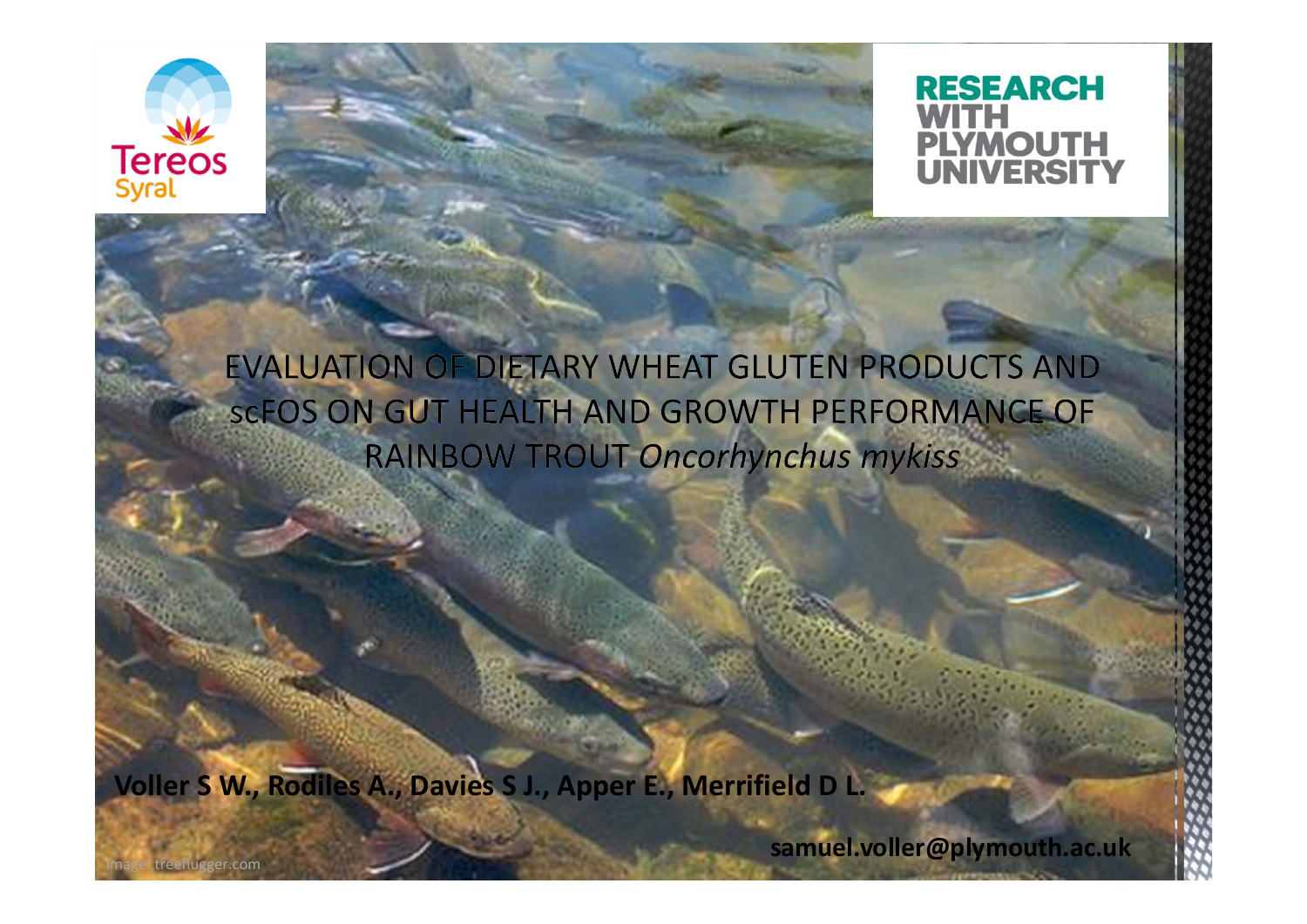#### **Aquaculture and sustainability**

- Fish account for 16.9% of the worlds animal protein intake
	- 6.5% of all protein consumed.
- 49.9 million tonnes of fin fish produced in 2014 (>\$101 billion)
- 56.4% of total fin fish production is accounted for by fresh water species
	- Rainbow trout production 2014 = 812,940 metric tonnes (FAO).
- π Concerns over the stainability of the industry in regards to:
	- ‒ Disease
	- ‒ Parasites
	- ‒ Impact on the environment
	- ‒ Fishmeal inclusion in aquafeeds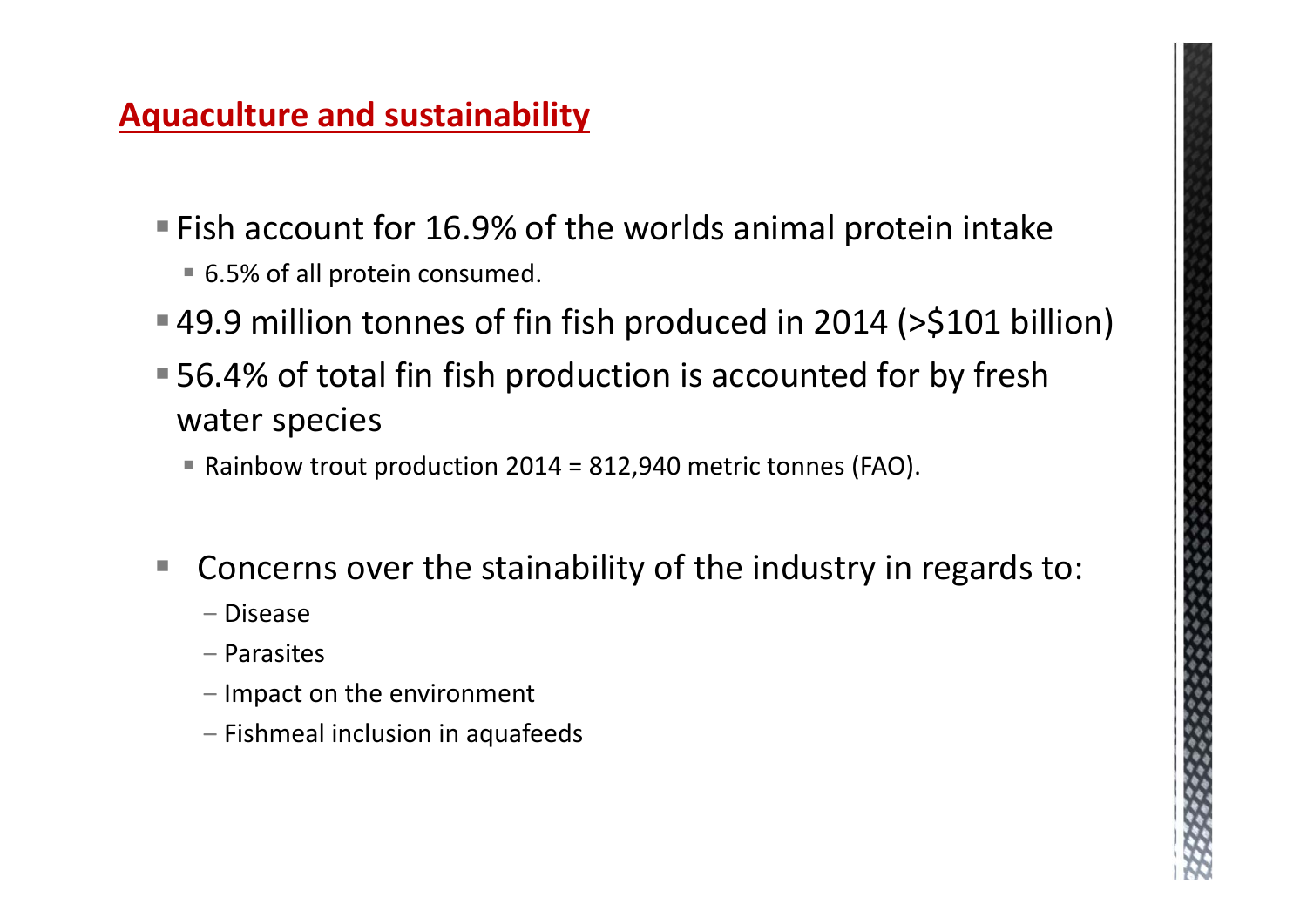#### **Plant protein sources**

- Enables expansion of the industry despite stagnated levels of fish meal production
	- 5 million tonnes produced globally annually
- $\bullet$ Salmonids require a high protein diet, ~45% (~20% lipid)
- • Alternative plant protein sources accepted in aquafeed industry
	- Blended formulations reduce reliance on one PP source, and their individual limitations.
		- ‒Legumes (especially soybean)
		- ‒Oilseeds
		- Cereal grains
- • Antinutritional factors (ANFs) major consideration in the inclusion of PP's in aquafeeds • Non‐starch polysaccharides
	- •Saponins

•**Oligosaccharides** 

•• Tannins

•Alkaloids

- •Pectins
- •Protease inhibitors
- •Glucosinolates
- •Antigenic compounds
- •Cyanogens
- •Antivitamins
- •**Phytates**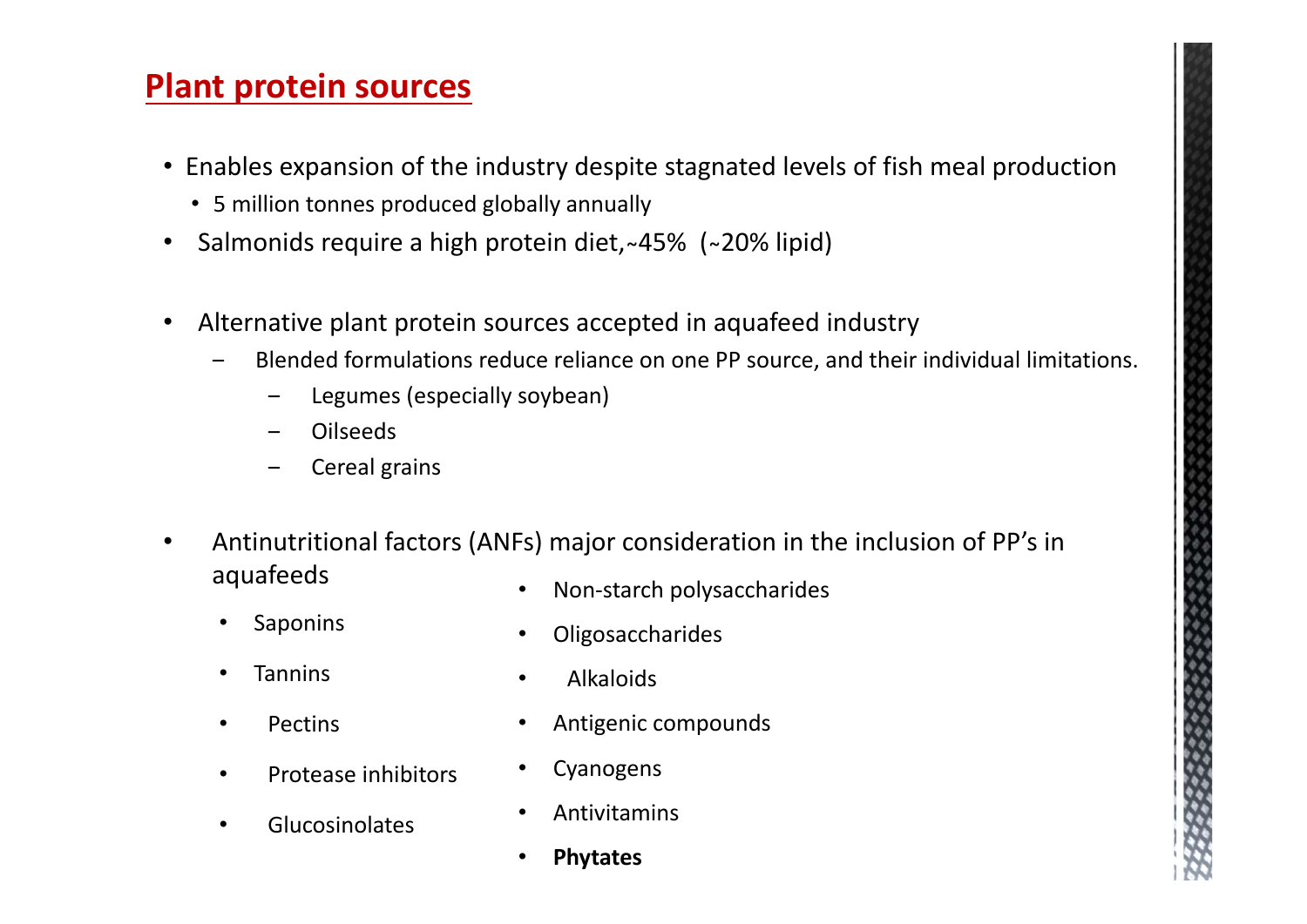# **Wheat gluten**

- High protein co-products from the removal of starch from cereal grains ‐ 75‐85% protein
	- ‐ 5‐10% lipid
- • Comprised of hundreds of polypeptides, which give wheat gluten its characteristics:
	- ‐ 50% Monomeric gliadins ‐ viscosity and extensibility
	- ‐ 50% Polymeric glutenin ‐ elasticity and resistance to deformation
- • Drying into its vital state increases ease of transportation and storage
- •Rehydration restores functional properties



•Low carbohydrate and antinutritional factors, especially phytate.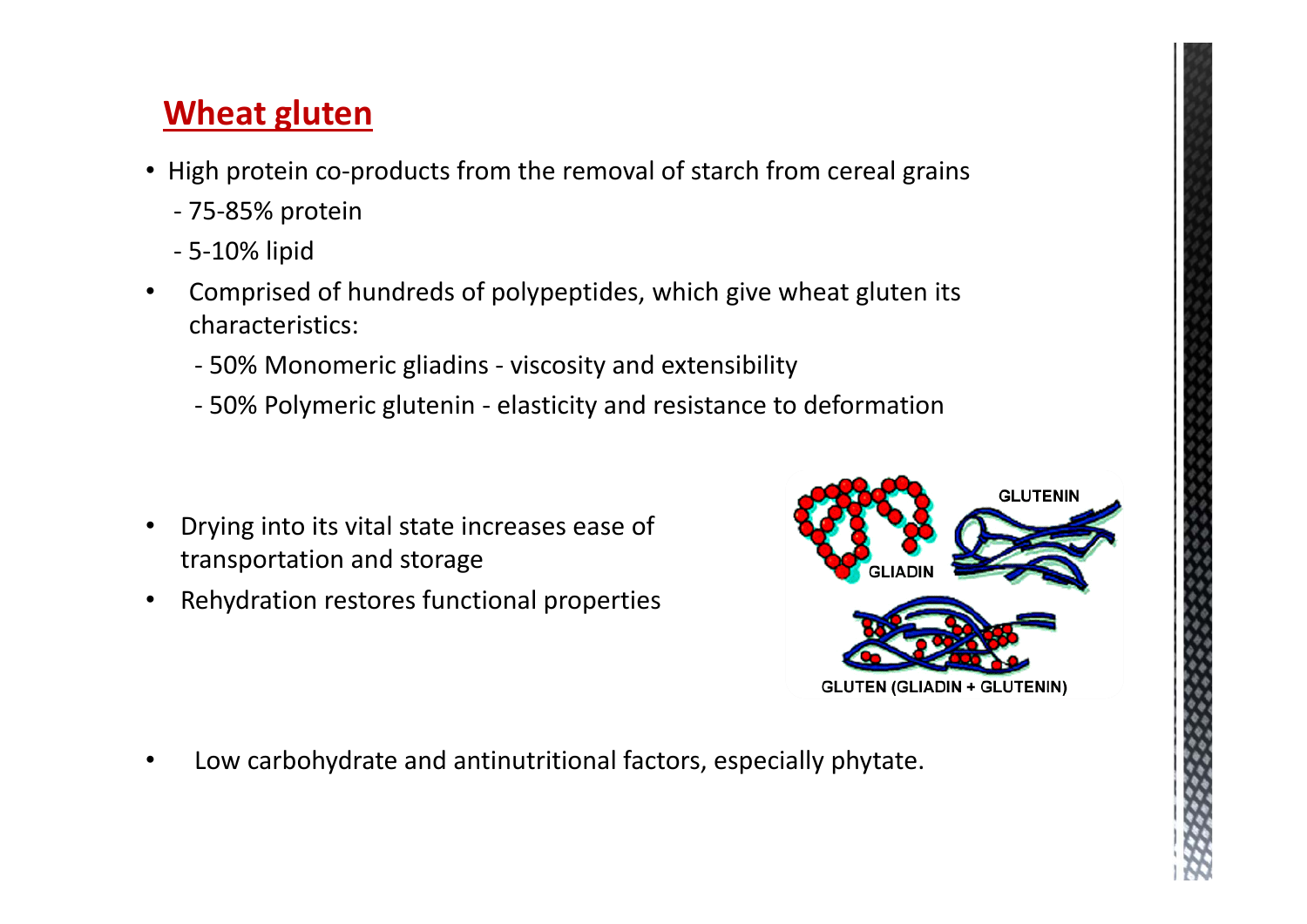#### **Amino acid composition and functional amino acids**

- Wheat gluten typically consists of~80% crude protein.
- • Wheat gluten is highly digestible for salmonids
	- ‒ Protein ‐ 97%
	- ‒ Energy ‐ 84% (Davies et al. 1997)
- • Low lysine content (1.5‐1.7g/100g of wheat gluten)
	- •Arginine and threonine
- Glutamine comprises 35-40% of wheat gluten values and the second value of the state 2009) Utilised throughout the fish

‒Synthesis of purines and pyrimidines (RNA/DNA)

‒Energy source for all rapidly proliferating cells (vital for enterocytes in the GI tract)

- • Evidence of glutamine acting in other areas as well
	- ‒Substrate for immune cells (leukocytes)
	- Free radical and reactive oxygen species protection
	- Precursor to the synthesis of glutathione (antioxidant)

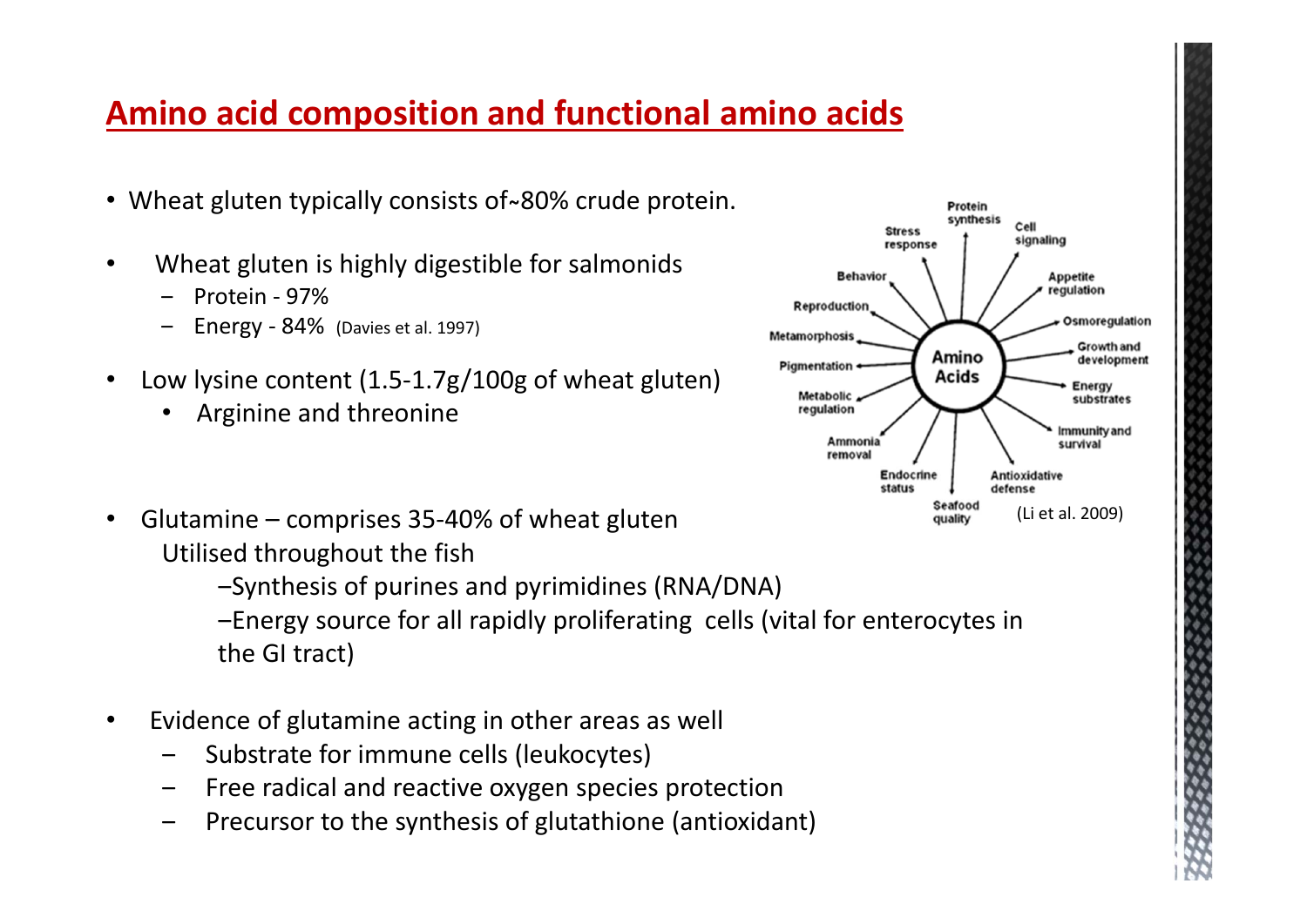# **Wheat gluten products investigations**

- •Series of growth trials.
- $\bullet$  Conducted with the Aquatic Animal Nutrition and Health Research Group at the University of Plymouth
- $\bullet$  Wheat gluten inclusions at the expense of soy protein concentrate

| <b>Parameter</b>                    | <b>Investigation 1</b>                                  | <b>Investigation 2</b>                                          |
|-------------------------------------|---------------------------------------------------------|-----------------------------------------------------------------|
| <b>Trial length</b>                 | 66 days                                                 | 56 days                                                         |
| $No$ of tanks                       | 15                                                      | 18                                                              |
| Fish per tank +<br>mean fish weight | $31(24.80 \pm 0.31g)$                                   | 30 $(26.70 \pm 0.12g)$                                          |
| Wheat gluten types                  | Vital,<br>Hydrolysed,<br>Soluble.                       | Vital,<br>Soluble,<br>Blend of the two.                         |
| Dietary inclusions<br>(% of diet)   | 10% Vital<br>20% Vital<br>10% Hydrolysed<br>10% Soluble | 20% Vital<br>20% Soluble<br>20% Blend<br>25% Blend<br>30% Blend |

|                                  | SPC (Basal)  |
|----------------------------------|--------------|
| Ingredient (%)                   |              |
| Soya protein concentrate         | 52           |
| Fish Oil                         | 16.49        |
| Hydrolysed wheat gluten          |              |
| Vital wheat gluten               |              |
| Soluble wheat gluten             |              |
| Corn starch                      | 7.63         |
| <b>Herring meal</b>              | 10           |
| Soyabean meal                    | 10           |
| L-Lysine HCl                     | 1.85         |
| Calcium carbonate                | $\mathbf{1}$ |
| Vitamin mineral premix           | 0.5          |
| <b>CMC-Binder</b>                | 0.5          |
| Antioxidant mix                  | 0.03         |
| <b>Proximate composition (%)</b> |              |
| Moisture                         | 4.36         |
| Protein                          | 48.04        |
| Lipid                            | 19.56        |
| Ash                              | 6.11         |
| Energy (MJ/Kg)                   | 22.55        |
|                                  |              |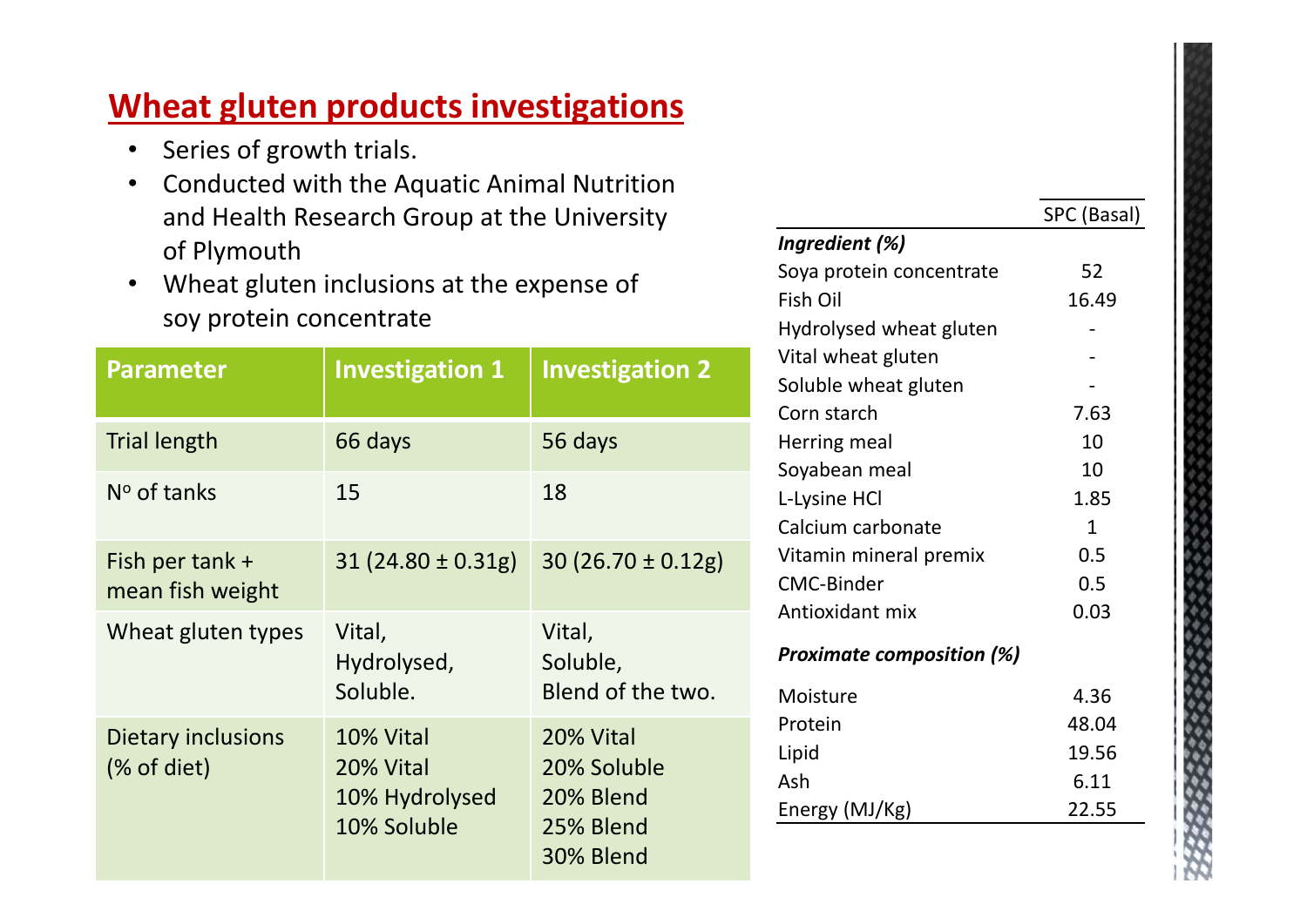# **Next generation sequencing of gut microbiota**



- •>11,200 reads per sample.
- •Ca 2,500 reads = >0.99 coverage
- •Phred score = 20.
- •16S v1  $-$  v2 region

Phylogenetic composition of digesta samples per treatment.

• No dietary effect of wheat gluten types on Phyla composition

#### Genera of gut microbiota

- • *Enterococcus* spp. (*E. faecium*) ‐ 20% vital > 10% Sol, 10% Vital, 10% hydro
- •*Bacillus* spp. – *B. coagulans*
- *‐* 10 Hydro > all other treatments
- •*Weissella* spp. – *W. confusa*
- ‐10 vital> SPC, 10% hydro
- *Leuconostoc*  spp. 10% Sol > all other treatments

111225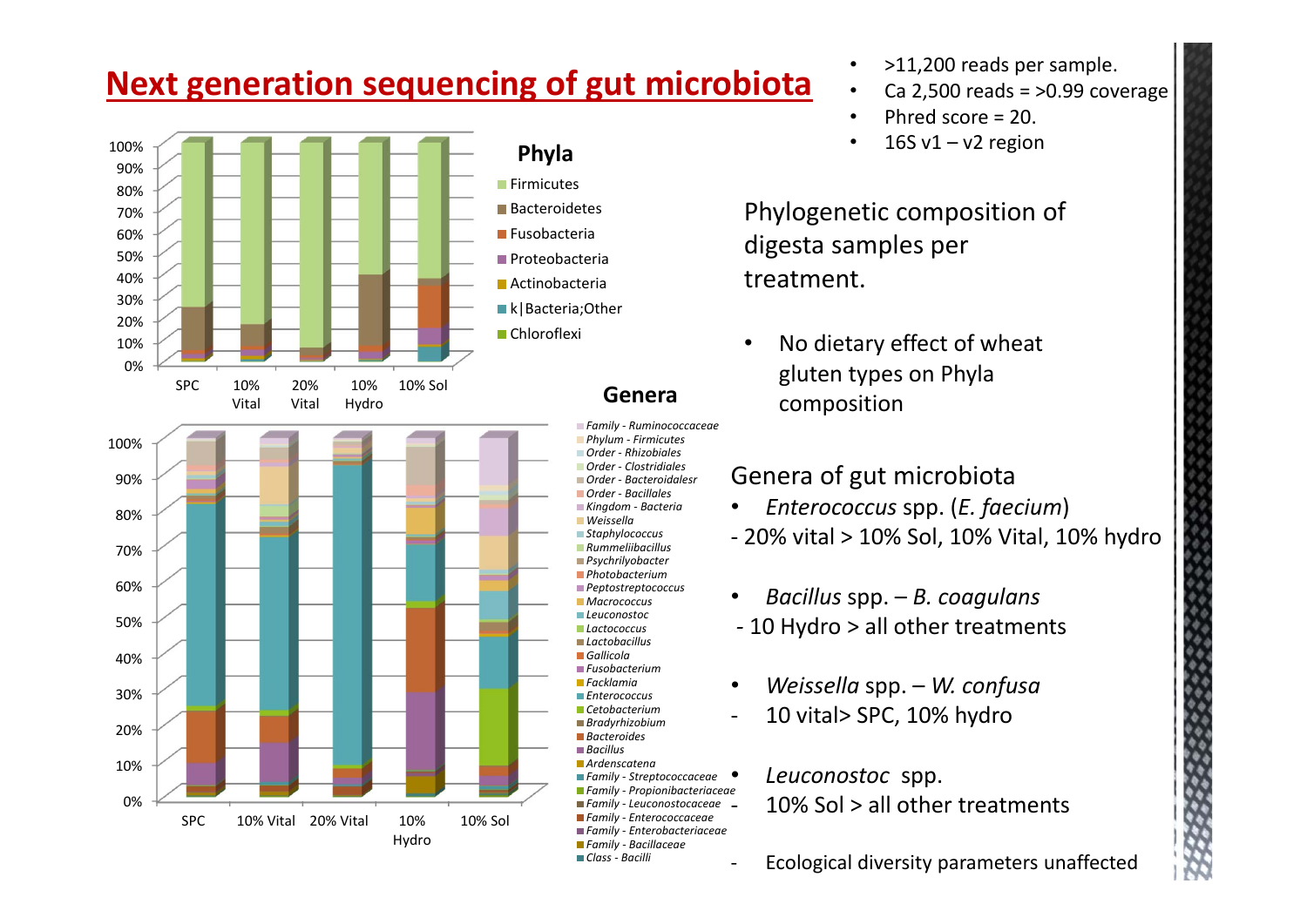#### **Intestinal response**

 $\overline{2}$ 

1.5

 $\,$  1

 $\circ$ 

**SPC** 

 $0.5$ 





#### **Microscopy**

b

20% Vital 10% Hydro 10% Soluble

- • Increased IELs in 10% vital and 10% soluble treatments
- • Increased lamina propria width in 10% vital treatments
- • Microvilli density unaffected – Scanning electron microscopy

 $\bullet$ Pro‐inflammatory cytokines‐ TNF‐α, IL‐8

20% Vital 10% Hydro 10% Soluble

- $\bullet$ Anti‐inflammatory cytokines – IL 10, TGF‐β
- •Intestinal stress – HSP 70

10% Vital

 $\bullet$ Oxidative stress – Glutathione S‐transferase (Glute ST)

abundance в

Realative  $\mathbf{1}$ 

 $\overline{2}$ 

 $\theta$ 

SPC

10% Vital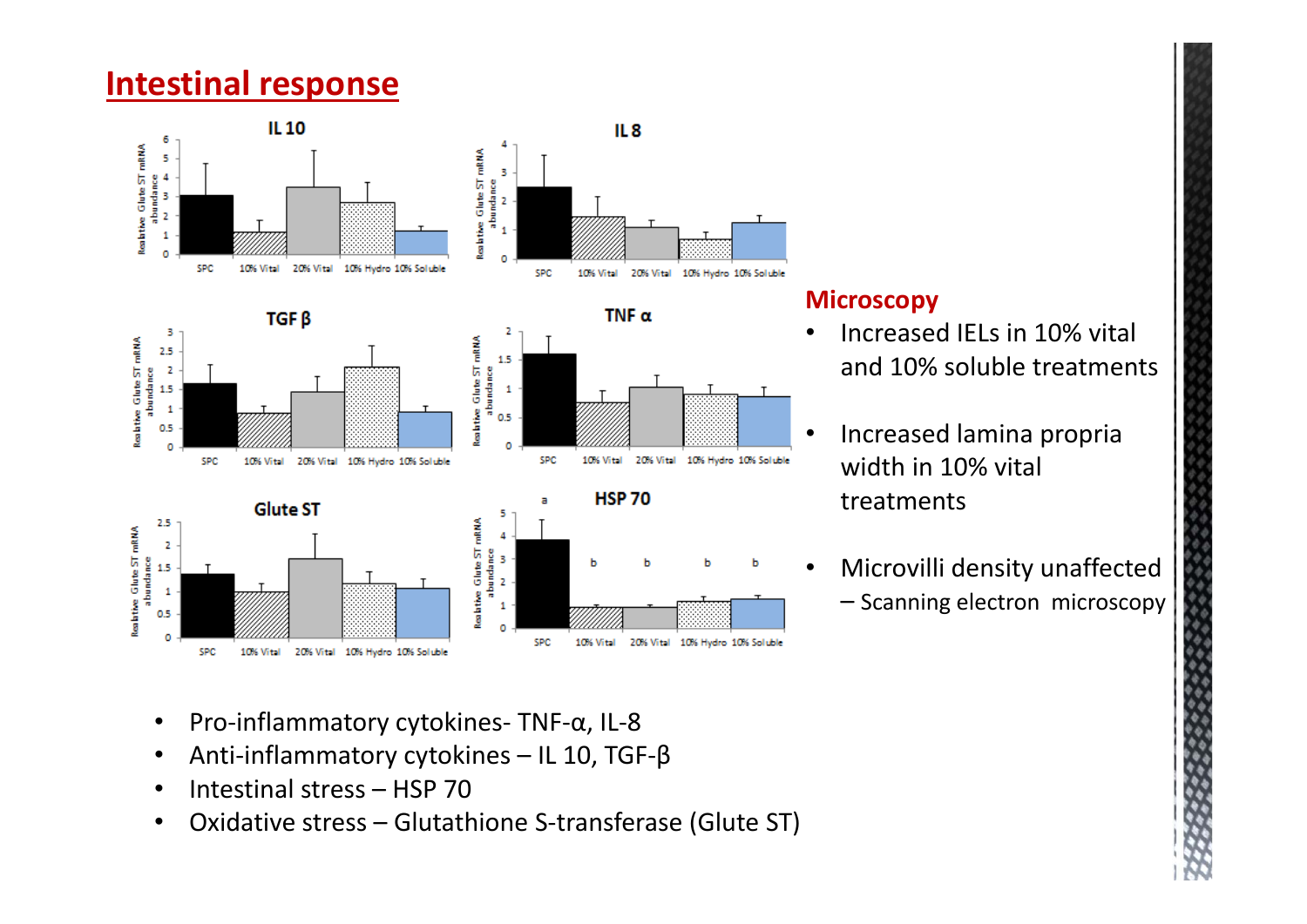## **Growth performance**

Investigation 1

- $\bullet$  no significant difference compared to the SPC,
- $\bullet$  All treatments preforming very well.
- $\bullet$  FCRs ranging from
	- 0.92±0.02 to 1.10±0.08.

SPC = 0.99±0.03



**PER**

30%



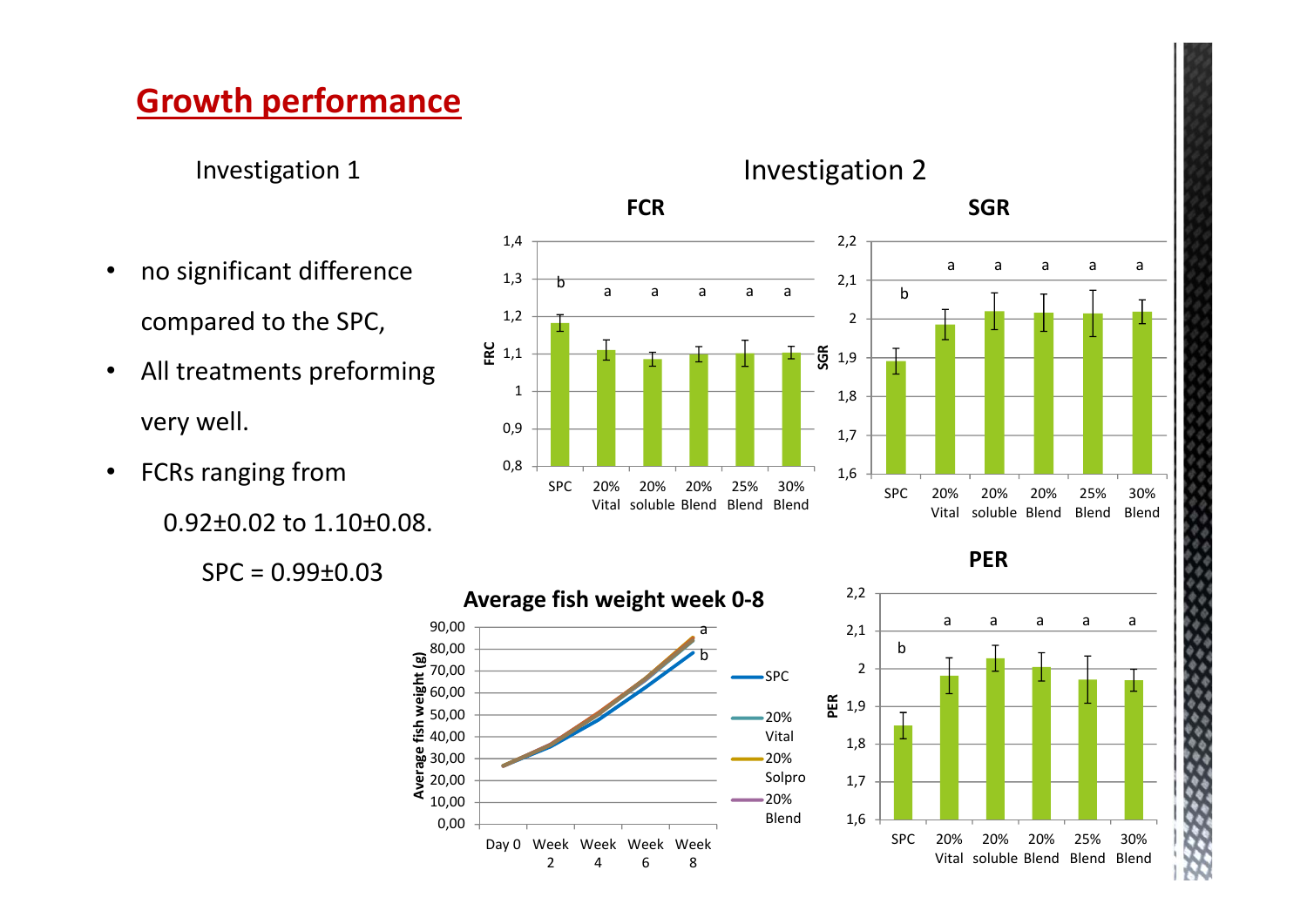## **scFOS in aquafeeds for juvenile rainbow trout.**

- Fructooligosaccharides naturally occur in a number of edible plants
	- ‐ e.g. onions, wheat and asparagus.
- Produced commercially via:
	- ‐ 1) from sucrose, utilising fungal fructosyltransferase
	- ‐ 2) the partial hydrolysis of inulin
- $\bullet$  Potential to promote "good" bacteria in the intestine.
	- ‐ Aid digestion and nutrient absorption
	- ‐ Aid defence against pathogenic attack
- • Production of SCFAs in the intestine
	- ‐ Energy supply for rapidly proliferating cells of the intestine.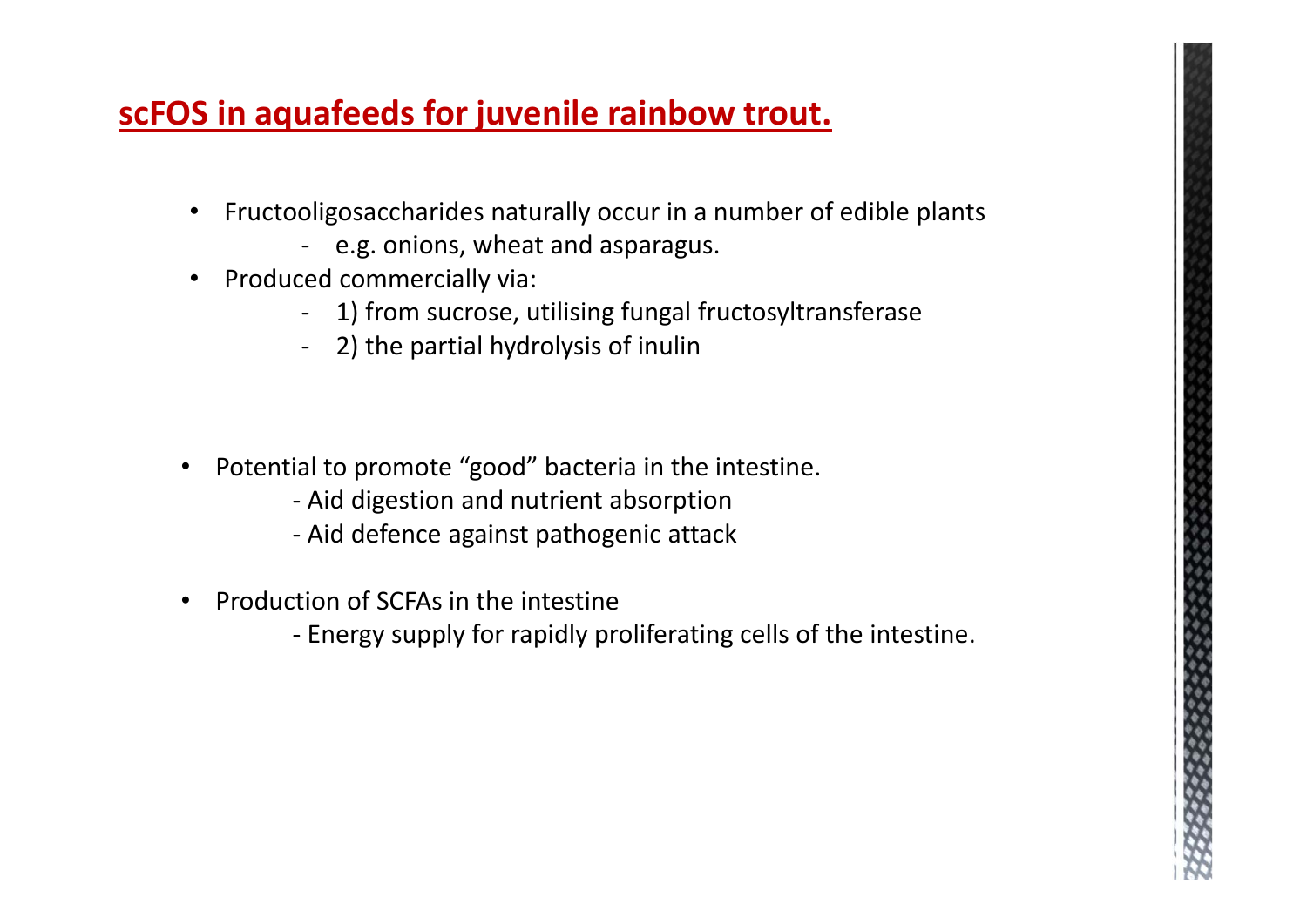# **Wheat gluten and scFOS investigations**

- • Conducted at Exmoor fisheries, Somerset, UK.
- $\bullet$  Wheat gluten included at the expense of soy protein concentrate

| <b>Parameter</b>                       | <b>Investigation 3</b>                    |
|----------------------------------------|-------------------------------------------|
| <b>Trial length</b>                    | 10 week                                   |
| Nº of tanks                            | 12                                        |
| Fish per tank +<br>mean fish<br>weight | 72 (14.65 ± 0.07g)                        |
| Wheat gluten<br>types                  | <b>Blend of Vital and</b><br>Soluble      |
| Dietary<br>inclusions                  | Wheat gluten $-$<br>20%<br>$scFOS - 0.3%$ |

|                                  | Diet       |                |  |  |  |
|----------------------------------|------------|----------------|--|--|--|
|                                  | <b>SPC</b> | WG             |  |  |  |
|                                  | (basal)    | (basal)        |  |  |  |
| Ingredient (%)                   |            |                |  |  |  |
| Soya protein                     | 52         | 27.21          |  |  |  |
| concentrate                      |            |                |  |  |  |
| Fish Oil                         | 16.49      | 15.58          |  |  |  |
| Vital wheat gluten               |            | 18             |  |  |  |
| Soluble wheat gluten             |            | $\mathfrak{D}$ |  |  |  |
| Corn starch                      | 7.36       | 13.31          |  |  |  |
| Herring meal                     | 10         | 10             |  |  |  |
| Soyabean meal                    | 10         | 10             |  |  |  |
| L-Lysine HCl                     | 1.85       | 1.6            |  |  |  |
| Calcium carbonate                | 1          | 1              |  |  |  |
| Vitamin mineral premix           | 0.5        | 0.5            |  |  |  |
| <b>CMC-Binder</b>                | 0.5        | 0.5            |  |  |  |
| <b>scFOS</b>                     |            |                |  |  |  |
| Antioxidant mix                  | 0.03       | 0.03           |  |  |  |
| <b>Proximate composition (%)</b> |            |                |  |  |  |
| Moisture                         | 5.08       | 5.35           |  |  |  |
| Protein                          | 46.94      | 47.39          |  |  |  |
| Lipid                            | 18.09      | 17.35          |  |  |  |
| Ash                              | 6.57       | 5.13           |  |  |  |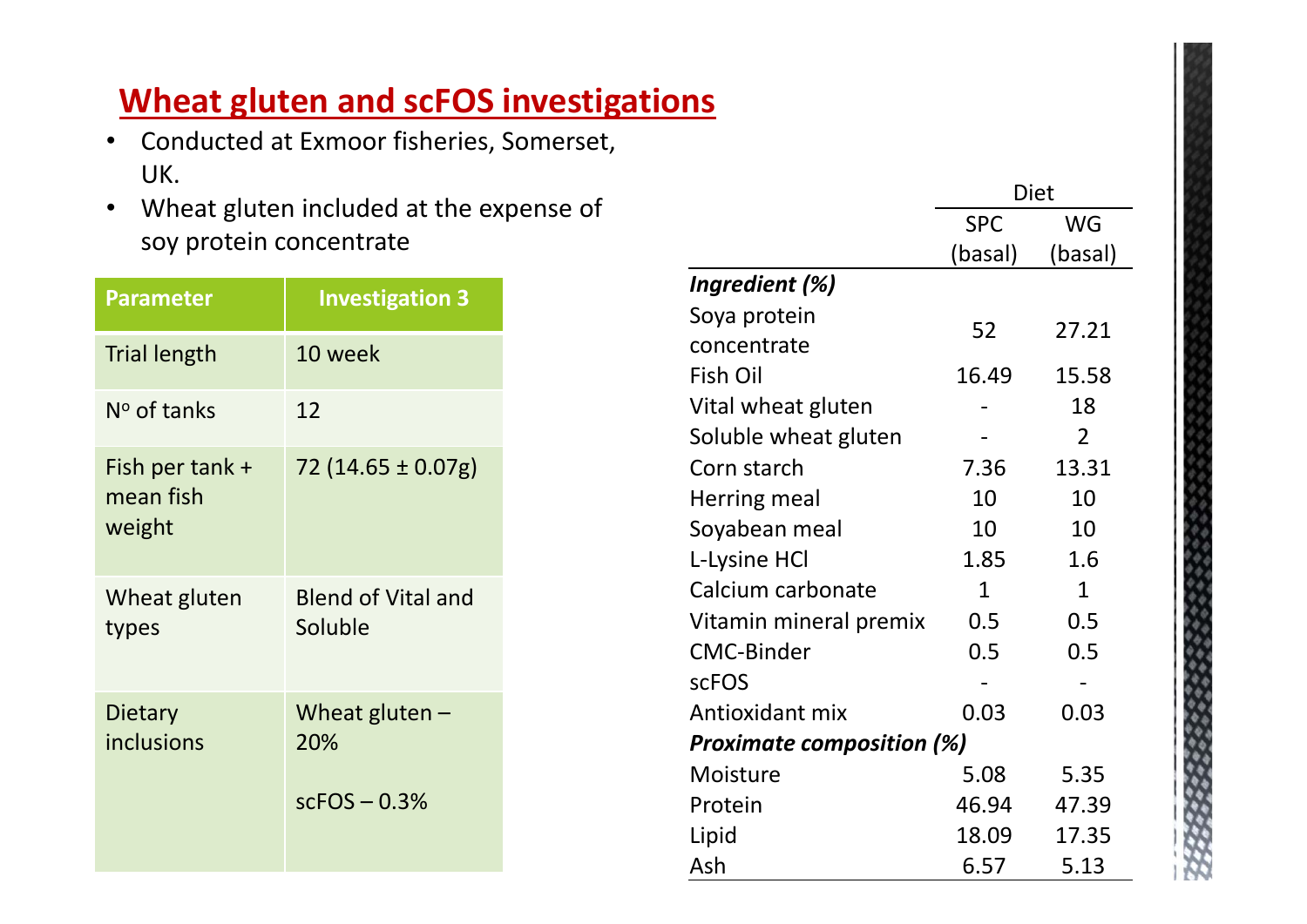# **Growth performance**

|                           | <b>SPC</b>       | SPC+ FOS         | 20% Blend       | $20\%$ Blend + FOS |
|---------------------------|------------------|------------------|-----------------|--------------------|
| <b>FCR</b>                | $0.94 \pm 0.01$  | $0.95 \pm 0.05$  | $0.95 \pm 0.03$ | $0.94 \pm 0.03$    |
| <b>SGR</b>                | $2.05 \pm 0.01$  | $2.05 \pm 0.05$  | $2.07 \pm 0.03$ | 2.07±0.05          |
| Mean weight end point (g) | 60.15±0.49       | $61.23 \pm 1.02$ | 61.66±1.00      | 60.934±1.85        |
| Protein efficiency ratio  | $2.26 \pm 0.028$ | $2.27 \pm 0.11$  | $2.26 \pm 0.07$ | $2.24 \pm 0.08$    |
| K-Factor                  | $1.54 \pm 0.10$  | $1.47 \pm 0.07$  | $1.54 \pm 0.06$ | $1.54 \pm 0.10$    |
| Survivability (%)         | $100 \pm 0.00$   | 99.08±1.59       | 99.54±0.78      | 100±0.00           |

- All treatments performed extremely well
- $\bullet$ No effect observed between dietary treatments
- $\bullet$ No effect on carcass composition
- •Previously observed reduced FCR under sub‐optimal conditions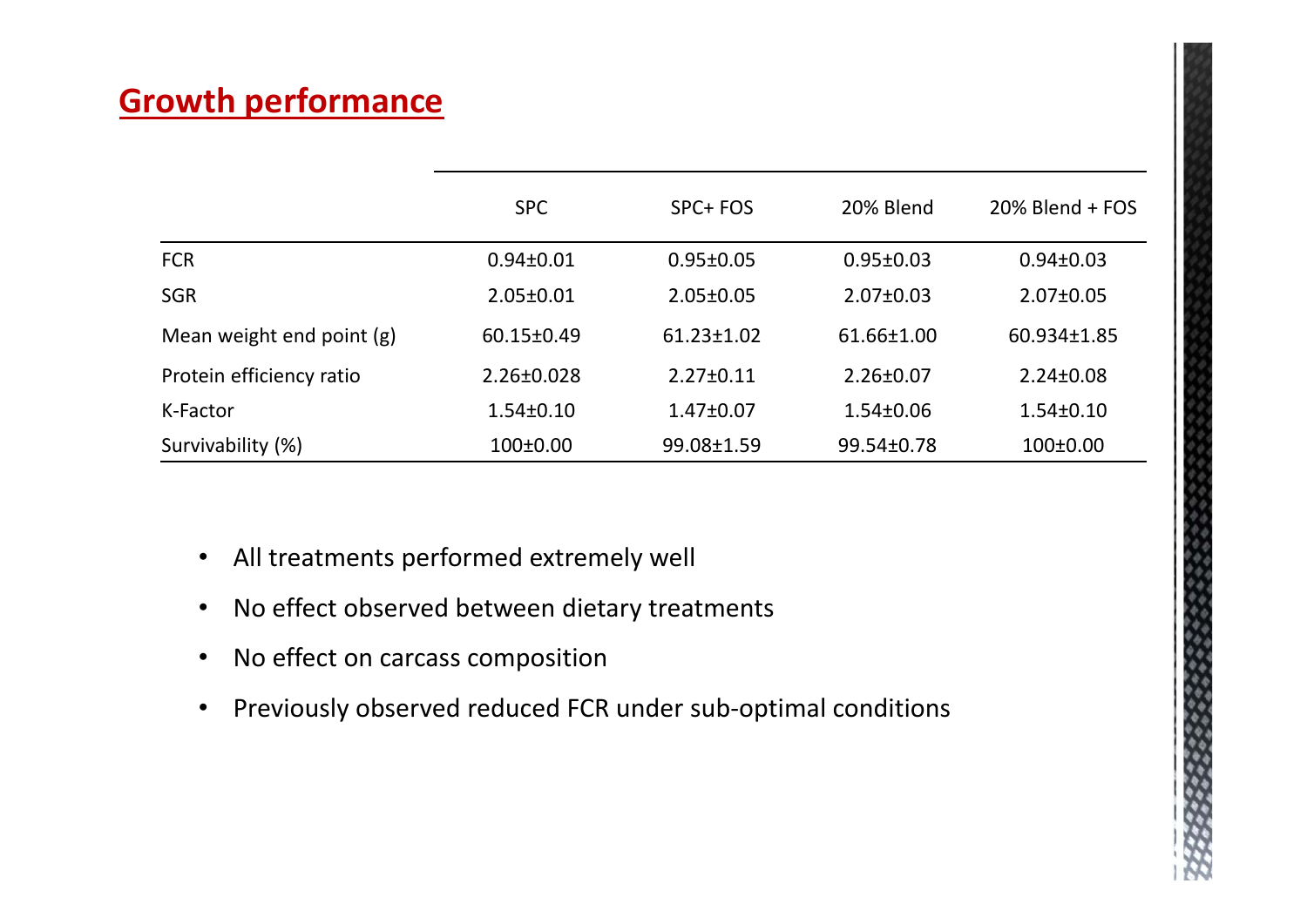#### **Next generation sequencing of gut microbiota**  $\cdot$   $>$ 41,700 reads per sample.



- 
- •Ca 3,500 reads = >0.99 coverage
- •Phred score = 20.
- •16s  $v1 - v2$  region

Phylogenetic composition of digesta samples per treatment.

- • No dietary effect of wheat gluten or scFOS on Phyla composition
	- • *Enterococcus ‐* 20% blend + FOS > 20% blend
	- • Family Enterococcaceae ‐ 20% blend > 20% blend + FOS
	- •Class Bacilli

•

- ‐ 20% blend > SPC treatments
- ‐ 20% blend + FOS > 20% blend
- *Kocuria*‐ SPC + FOS > SPC

Ecological diversity parameters unaffected.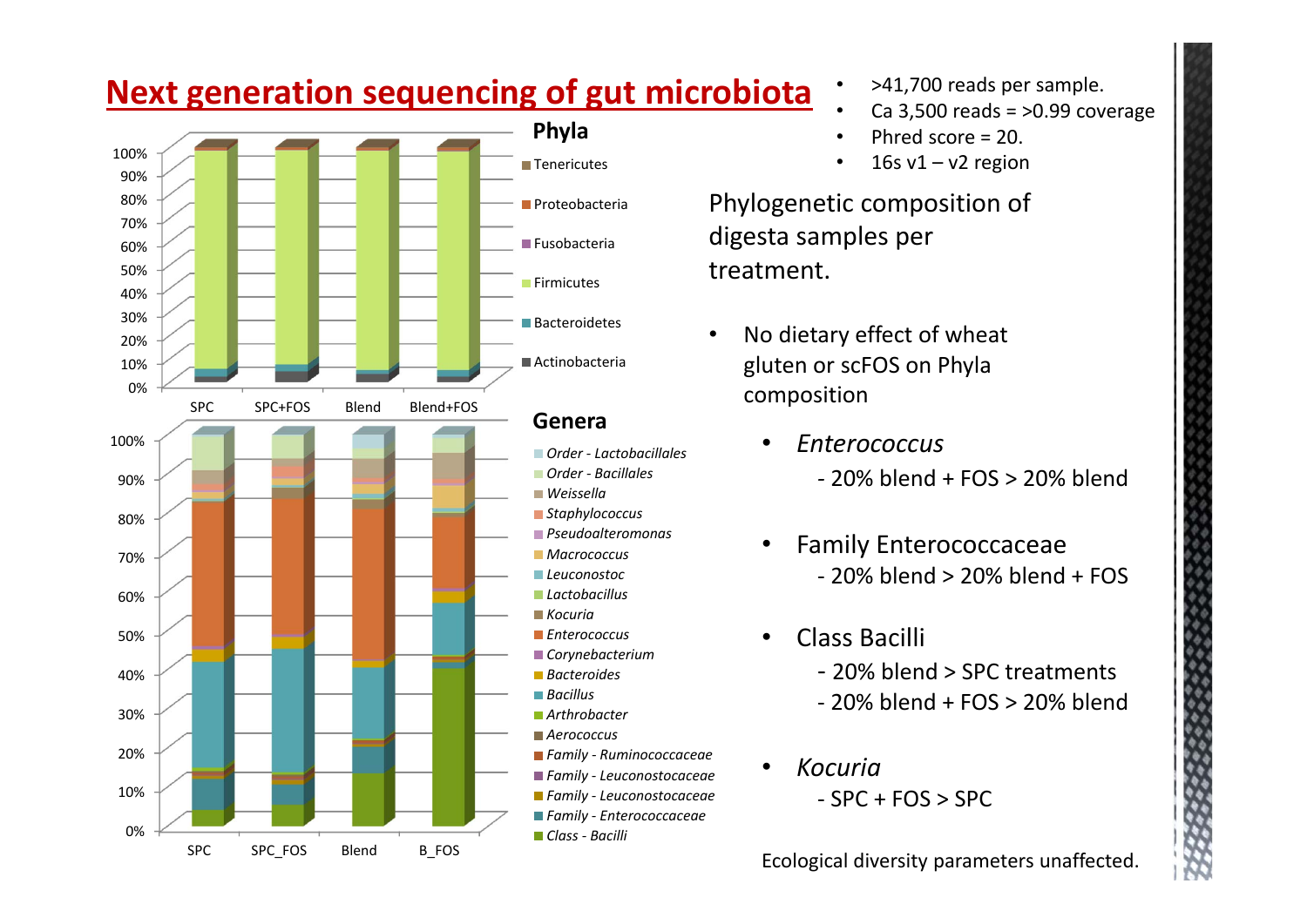#### **Intestinal response**

- $\bullet$  Pro‐inflammatory cytokines ‐ TNF‐α, IL‐8, IL 1β
- • Anti‐inflammatory cytokines –TGF‐β
- • Intestinal stress and apoptosis – HSP 70, Caspase 3
- $\bullet$  Oxidative stress
	- Glutathione S‐transferase (Glute ST)

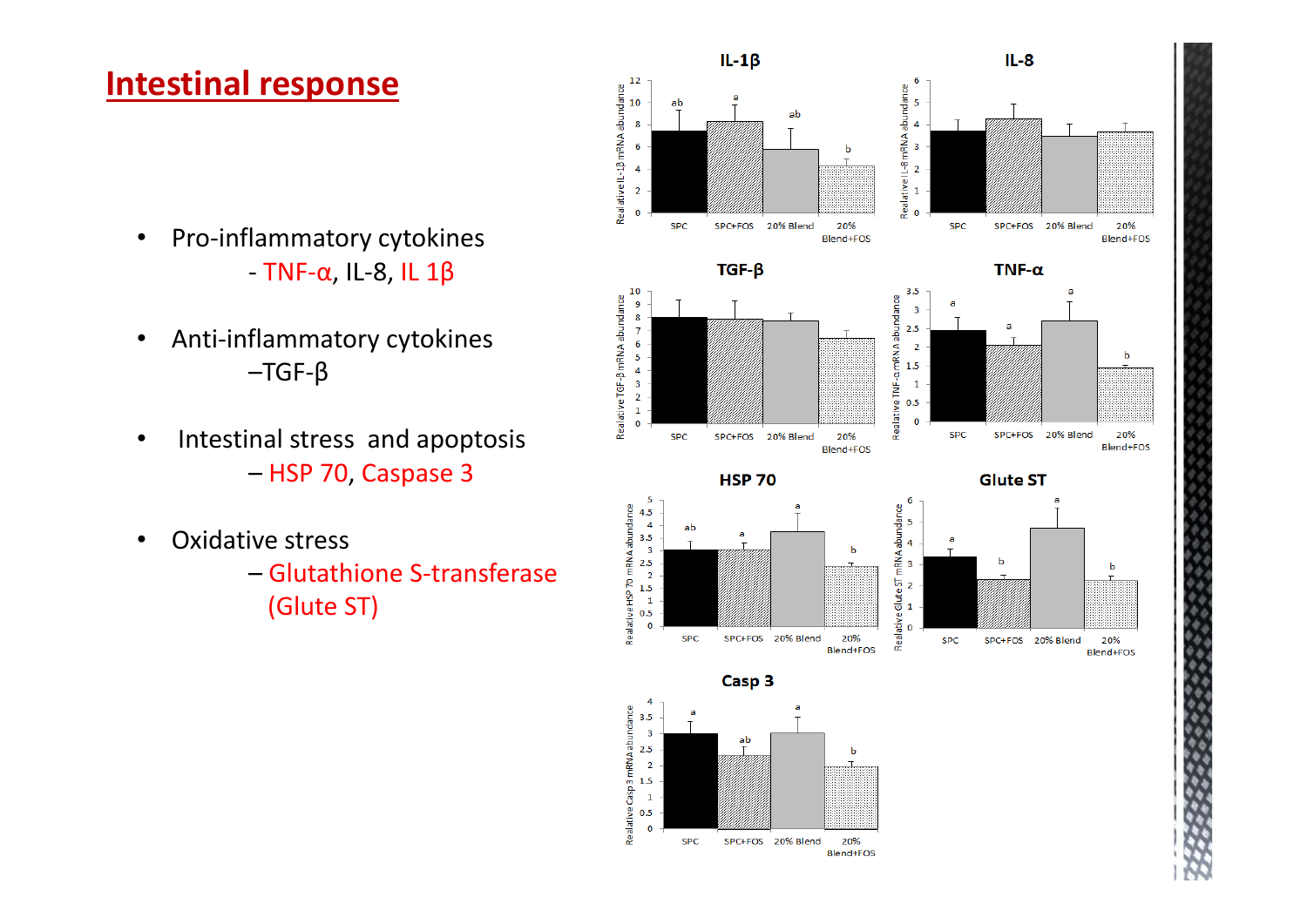#### **Summary – wheat gluten**

• Wheat gluten has promising characteristics as an alternative plant protein source:

- $\bullet$ Growth performance with ≥20% inclusions
- • Intestinal microflora
	- *‐ Bacillus* spp. promoted in hydrolysed wheat gluten treatment
	- *‐ Weissella* spp. Promoted in 10% vital wheat gluten treatment
	- *‐ Enterococcus* spp. dominated 20% vital treatment

- Inferences from gene expression
	- ‒ Absence of inflammation
	- ‒ Reduced intestinal stress with wheat gluten inclusions
- Possible elevated immunological capacity (light microscopy)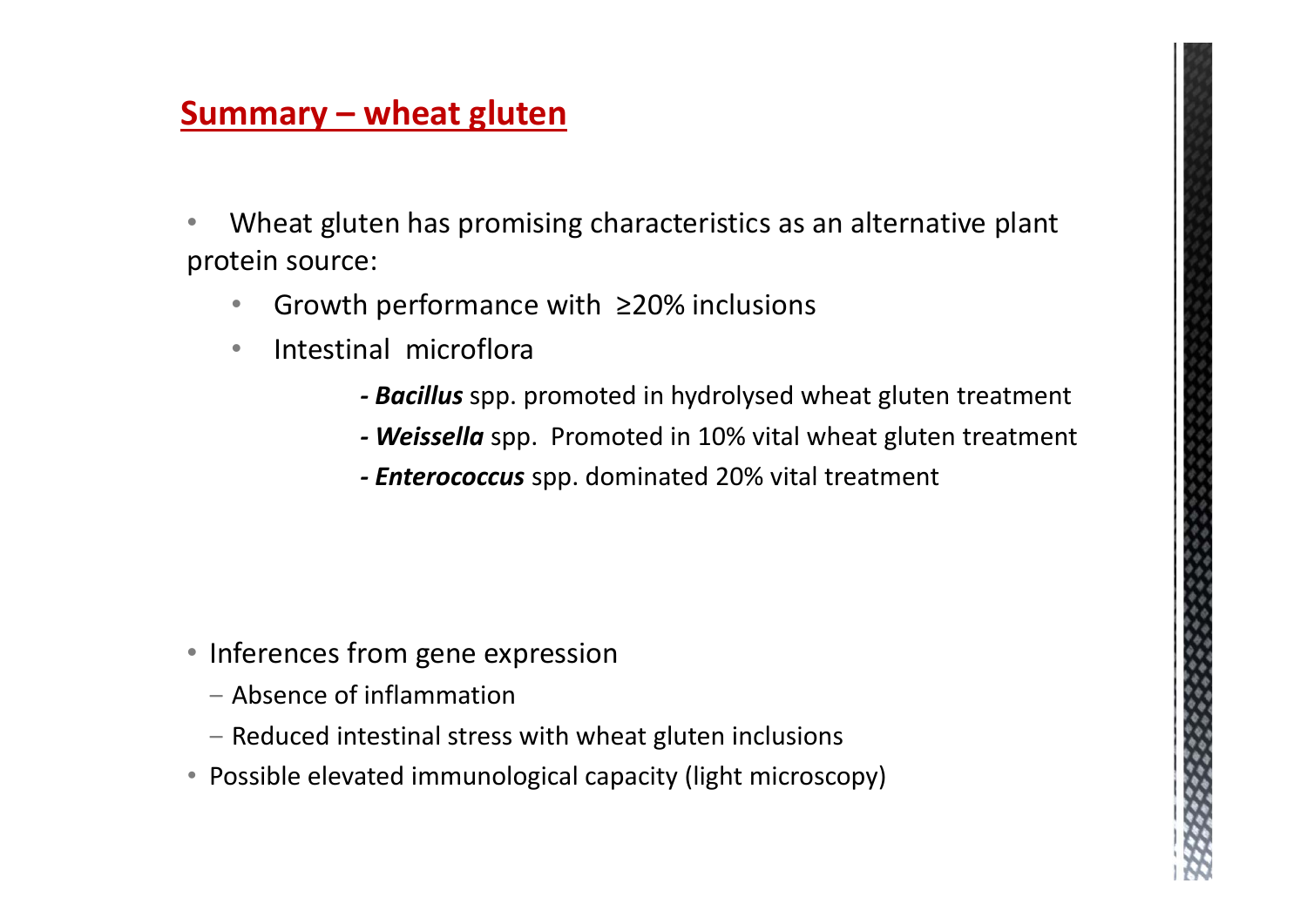# **Summary – scFOS**

- $\bullet$  Promising applications for juvenile rainbow trout:
	- ‐ Growth performance under sub optimal conditions
	- ‐ Intestinal microbiota
		- ‐ *Enterococcus* enhanced with supplementation of scFOS in wheat gluten diets
		- *‐* **Class Bacilli** enhanced with supplementation of scFOS in wheat gluten diets

‐ *Kocuria* enhanced with supplementation of scFOS in soy protein based diets

- $\bullet$  Positive observations with gene expression analysis of posterior intestine:
	- **Down** regulation of **pro-inflammatory cytokines** in 20% blended wheat gluten + FOS treatment
	- ‐ **Down** regulation of **intestinal stress** and **apoptosis biomarkers** in 20% blended wheat gluten + FOS
	- **Down** regulation of **antioxidant biomarker** with the addition of scFOS in both wheat gluten and soy protein diets.